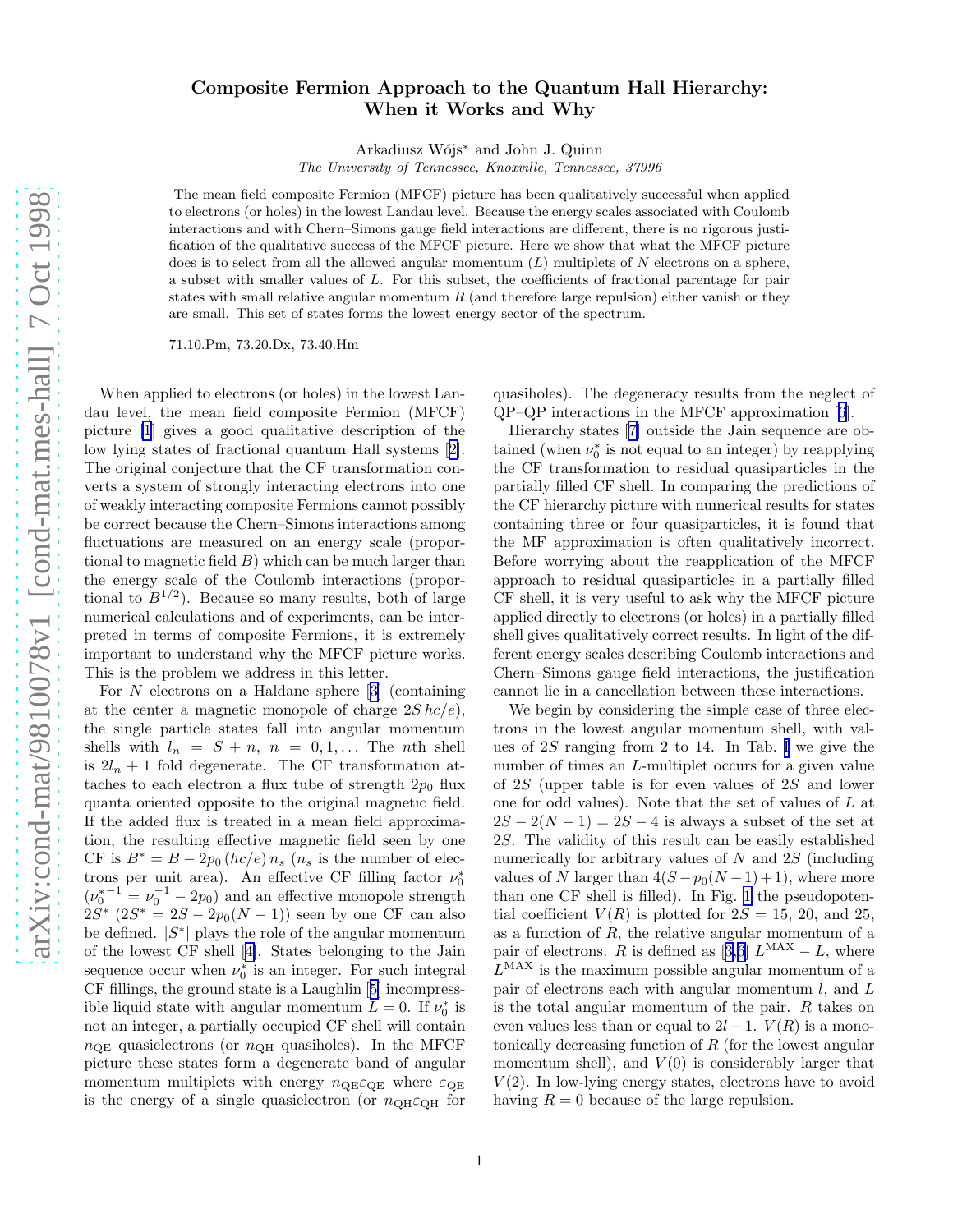<span id="page-1-0"></span>TABLE I. The number of times an L-multiplet appears for a system of three electrons of angular momentum  $l = S$ . Top: even values of 2S; bottom: odd values of 2S. Blank spaces are equivalent to zeros

| 2L<br>2S       | 0 |   |    |    |                             |                |                |                |                |                |   |   |                |   |   |   | 2 4 6 8 10 12 14 16 18 20 22 24 26 28 30 32 34 36 |   |
|----------------|---|---|----|----|-----------------------------|----------------|----------------|----------------|----------------|----------------|---|---|----------------|---|---|---|---------------------------------------------------|---|
| $\overline{2}$ | 1 |   |    |    |                             |                |                |                |                |                |   |   |                |   |   |   |                                                   |   |
| 4              |   | 1 |    | 1  |                             |                |                |                |                |                |   |   |                |   |   |   |                                                   |   |
| 6              | 1 |   | 1  | 1  | -1                          |                | 1              |                |                |                |   |   |                |   |   |   |                                                   |   |
| $8\,$          |   | 1 |    | 2  | 1                           | 1              | 1              | 1              |                |                |   |   |                |   |   |   |                                                   |   |
| 10             | 1 |   | 1  | 1  | 2                           | 1              | $\overline{2}$ | 1              | 1              | 1              | 1 |   |                |   |   |   |                                                   |   |
| 12             |   | 1 |    | 2  | $\overline{1}$              | $\overline{2}$ | $\overline{2}$ | $\overline{2}$ | 1              | $\overline{2}$ | 1 | 1 | 1              | 1 |   |   |                                                   |   |
| 14             | 1 |   | 1  | 12 |                             | 1              | 3              | $\overline{2}$ | $\overline{2}$ | $\overline{2}$ | 2 | 1 | $\overline{2}$ | 1 | 1 | 1 | 1                                                 | 1 |
|                |   |   |    |    |                             |                |                |                |                |                |   |   |                |   |   |   |                                                   |   |
|                |   |   |    |    |                             |                |                |                |                |                |   |   |                |   |   |   |                                                   |   |
| 2L<br>2S       | 1 |   |    |    |                             |                |                |                |                |                |   |   |                |   |   |   | 3 5 7 9 11 13 15 17 19 21 23 25 27 29 31 33 35 37 |   |
| 3              |   | 1 |    |    |                             |                |                |                |                |                |   |   |                |   |   |   |                                                   |   |
| 5              |   | 1 | -1 |    | 1                           |                |                |                |                |                |   |   |                |   |   |   |                                                   |   |
| 7              |   |   | 1  | 1  | 1                           | 1              |                | 1              |                |                |   |   |                |   |   |   |                                                   |   |
| 9              |   |   |    | 1  | 2                           | 1              | 1              | 1              | 1              |                |   |   |                |   |   |   |                                                   |   |
| 11             |   |   |    | 1  | $\mathcal{D}_{\mathcal{L}}$ | 2              | 1              | $\overline{2}$ | 1              | 1              | 1 | 1 |                | 1 |   |   |                                                   |   |

An antisymmetric eigenfunction  $\ket{l^3, L\alpha}$  of three electrons each of angular momentum  $\ell$  whose total angular momentum is  $L$  can be written as  $[8]$ 

$$
|l^3, L\alpha\rangle = \sum_{L'} F_{L\alpha}(L') |l^2, L'; l, L\rangle.
$$
 (1)

Here  $\alpha$  is an index which distinguishes different multiplets with the same total angular momentum L.  $\langle l^2, L'; l, L \rangle$  is the state in which  $l_1 = l_2 = l$  are added to obtain pair angular momentum  $L'$ , and then  $l_3 = l$ is added to  $L'$  to obtain angular momentum  $L$ . Note that even though  $\ket{l^2, L'; l, L}$  is not antisymmetric because  $l_3$  is treated differently from  $l_1$  and  $l_2$  ( $\vert l^2, L' \rangle$  is antisymmetric under interchange of 1 and 2),  $\ket{l^3}, L\alpha}$  is antisymmetric. The factor  $F_{L\alpha}(L')$  is called the coefficient of fractional parentage (CFP) associated with pair angular momentum  $L'$ . The two-particle interaction matrix element can be conveniently expressed via the CFP's and the pseudopotential coefficients[[6\]](#page-3-0),

$$
\langle l^3, L\alpha | V | l^3, L\beta \rangle = 3 \sum_{L'} F_{L\alpha}(L') F_{L\beta}(L') V(R). \quad (2)
$$

Because of the large Coulomb repulsion at  $R = 0$ , the low lying states will avoid pair angular momentum  $L' = L'^{\text{MAX}}$  (corresponding to  $R = 0$ ). Where can such states occur? If we choose  $L' = L'^{\text{MAX}}$ , then L, the total angular momentum, must be greater than or equal to  $L^{\prime$ MAX – l, the minimum possible value of the addition of  $L^{\prime$ MAX and l, the angular momentum of the third electron. Because  $L^{MAX} = 2l - 1$ , the minimum possible value of L for which  $R = 0$  is  $L = l - 1$ . States with  $L < l - 1$  must have  $R \geq 2$ . Note that although we have selected the pair  $(l_1, l_2)$  to give L', the CFP's



FIG. 1. Plot of  $V(R)$ , the pseudopotential coefficient of the Coulomb interaction potential, as a function of relative angular momentum  $R = \hat{L}^{MAX} - \hat{L}$  of a pair of electrons, for  $2S = 15, 20,$  and 25. L is the pair angular momentum and  $L^{\text{MAX}} = 2l - 1$  its maximum value.  $V(R)$  is measured in units of  $e^2/\lambda$ , where  $\lambda$  is the magnetic length

give an eigenfunction of  $L$  which is totally antisymmetric. Therefore we need not worry about other pair angular momenta in writing down Eq. (1). The next lower value of L' is  $L^{\prime\text{MAX}} - 2$  (corresponding to  $R = 2$ ) and states with  $L < l - 3$  must have  $R \geq 4$ . Further, states with  $L < l - 5$  must have  $R \geq 6$ , and so on. In Tab. II we list the values of 2L for which the CFP with  $R = 0$ must vanish (i.e.  $2L (R > 2)$ ), for which the CFP with  $R \leq 2$  must vanish, and for which the CFP with  $R \leq 4$ must vanish. The  $L = 0$  state for  $2S = 6$  is the Laughlin  $\nu = 1/3$  state, for  $2S = 10$  it is the  $\nu = 1/5$  state, and for  $2S = 14$  it is the  $\nu = 1/7$  state. At  $2S = 8$  two  $L = 3$  multiplets occur (see Tab. I). The interparticle interaction must be diagonalized in this two-dimensional subspace. We find that for the linear combination with the lower eigenvalue, the CFP for  $R = 0$  almost vanishes (its value is less than 0.001). A similar thing occurs at  $2S = 9$  for  $L = 9/2$ , at  $2S = 10$  for  $L = 4$  and 6, at  $2S = 11$  for  $L = 9/2$ ,  $11/2$ , and  $15/2$ , at  $2S = 12$  for

TABLE II. The allowed values of 2L for a three electron system that must have  $R \geq 2$ ,  $R \geq 4$ , and  $R \geq 6$ . The listed 2L values are always a subset of the allowed L-multiplets given in Tab. I

| $2l = 2S$ 6 7 8 9 10 11 12                                                                             |  |  |                |          | - 13 |       |
|--------------------------------------------------------------------------------------------------------|--|--|----------------|----------|------|-------|
| $2L (R \ge 2)$ 0 3 2 3,5 0,4,6 3,5,7 2,6 <sup>2</sup> ,8 3,5,7,9 <sup>2</sup> 0,4,6,8 <sup>2</sup> ,10 |  |  |                |          |      |       |
| 2L $(R \geq 4)$                                                                                        |  |  | $\overline{0}$ | $3 \t 2$ | 3.5  | 0.4.6 |
| 2L $(R \geq 6)$                                                                                        |  |  |                |          |      |       |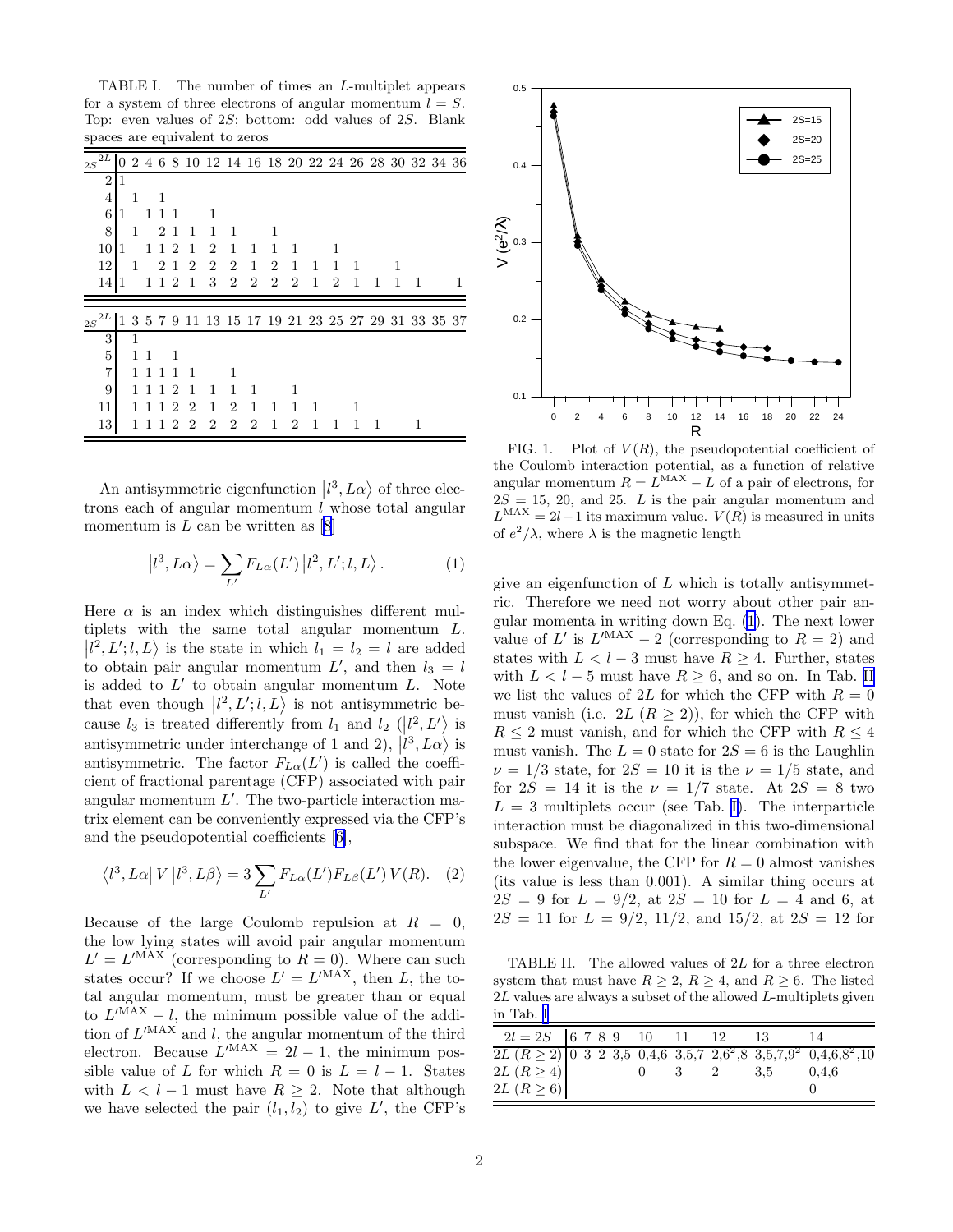

FIG. 2. The Coulomb energy of three electrons with  $2S = 18$ . The highest energy states have fractional parentage with  $R = 0$  (dots), next highest with  $R = 2$  (squares), etc., down to the  $L = 0$  ground state (diamond) which has no parentage with  $R < 8$ 

 $L = 5, 6, 7, \text{ and } 9, \text{ at } 2S = 13 \text{ for } L = 11/2, 13/2, 15/2,$  $17/2$ , and  $21/2$ , and at  $2S = 14$  for  $L = 6^2$ , 7, 8, 9, 10, and 12. At  $2S = 14$  for  $L = 6$  there are three allowed multiplets, and diagonalization of the Coulomb interaction gives CFP for  $R = 0$  which are very small for two of these states. One can see that the subset of states at  $2S - 2(N - 1) = 2S - 4$  of the allowed states at 2S all have CFP for  $R = 0$  which either vanishes identically or is very small (due to diagonalization of the Coulomb interaction in the subspace of a given L). But  $2S - 2(N - 1)$ is just  $2S^*$  for  $2p_0 = 2$ . Thus the CF picture simply picks the subset of angular momentum multiplets which has  $F_{L\alpha}(L')$  essentially equal to zero for  $L' = L'^{\text{MAX}}$ or  $R = 0$ . For the  $\nu = 1/5$  (or  $\nu = 1/7$ ) state, the effective monopole strength  $2S^* = 2S - 4(N - 1)$  (or  $2S^* = 2S - 6(N-1)$  picks the subset of states with  $R \geq 4$  (or  $R \geq 6$ ). The MFCF picture assumes the CFP's for  $R < 2p_0$  to vanish and simply neglects  $V(R)$ for larger R.

In Fig. 2 we plot the Coulomb energy as a function of L for the three electron system with  $2S = 18$ . The dots are L-multiplets that have some fractional parentage at  $R = 0$ , the squares have some fractional parentage at  $R = 2$  but not at  $R = 0$ , etc. Clearly, the gap associated with  $V(R = 0)$  is the largest, that with  $V(R = 2)$  the next largest, etc. The  $L = 0$  ground state (marked by a diamond) corresponds to  $\nu = 1/9$ . Its gap is associated with  $V(R = 8)$  and it is almost unobservable as might be expected. Note that the first excited band in this figure (states with  $R \geq 6$ ) contains multiplets at  $L = 2, 3, 4, 6$ , in contrast with the MFCF prediction  $(L = 1, 2, 3)$ .

Up to here we have concentrated on the three electron system because it is simple and contains the essential physics of our ideas on the validity of MFCF picture. Note that we have not introduced a second energy scale (proportional to B); the only energy scale is  $e^2/\lambda$  ( $\lambda$  is the magnetic length) and the Coulomb interaction is analyzed in terms of its pseudopotential coefficients  $V(R)$ . Can we go beyond the three electron system? The answer is yes. The coefficients of fractional grandparentage (CFGP), equivalent to the CFP's in the case of three particles, allow us to write the totally antisymmetric Nparticle wavefunction as a combination of wavefunctions which are antisymmetric under interchange of particles 1 and 2 and under interchange of particles  $3, 4, \ldots, N$ , and which have well defined angular momentum  $L'$  of the pair (1,2). The wavefunction and energy expansions are analogous to those given in Eqs.([1\)](#page-1-0) and [\(2](#page-1-0)),

$$
|l^N, L\alpha\rangle = \sum_{L'} \sum_{L''\alpha''} G_{L\alpha, L''\alpha''}(L') |l^2, L'; l^{N-2}, L''\alpha''; L\rangle, (3)
$$
  

$$
\langle l^N, L\alpha | V | l^N, L\beta \rangle = \frac{N(N-1)}{2} \times
$$
  

$$
\sum_{L'} \left( \sum_{L''\alpha''} G_{L\alpha, L''\alpha''}(L') G_{L\beta, L''\alpha''}(L') \right) V(R).
$$
 (4)

Tables of CFP's and CFGP's are given in nuclear and atomic physics books[[8\]](#page-3-0). If our picture is correct, an N particle system should have bands of states with some fractional parentage for  $R \geq 0$ , others with  $R \geq 2$ , etc. In Fig. [3](#page-3-0) we show the four electron spectra for  $2S = 9$ (Laughlin  $\nu = 1/3$  state) and  $2S = 15$  (Laughlin  $\nu = 1/5$ state). In the former case only the low energy  $L = 0$ state (marked by a square) has  $R \geq 2$ , all other states have some parentage from  $R = 0$ . In the latter case the entire subset of states which appeared at  $2S = 9$  form a low energy band with  $R \geq 2$ , and the lowest  $L = 0$  state has  $R > 4$ .

The CFP's and CFGP's can be found in books or computed directly. When a value of L contains a number of multiplets, the set of basis functions and the CFGP's are not uniquely defined in the absence of interaction, which must be diagonalized within the L-subspace. We were able to use our numerical code to determine the squares of the CFGP's by diagonalizing the Coulomb interaction, and then by calculating the matrix elements of an interaction where we set  $V = 1$  for a given R and  $V = 0$  elsewhere. As follows from Eq. (4), the expectation values obtained in this way determine the squares of CFGP's. In all cases where we expect the CFGP to vanish or to be small compared to the values for neighboring L-multiplets, we find that it is so, for N up to 8 and for values of  $\nu = 1/3$ ,  $2/3$ ,  $2/5$ ,  $2/7$ , and  $2/9$ .

Two other points are worth mentioning. First, the idea of choosing a subset of the allowed values of L for  $N$  Fermions each with angular momentum  $l$  by looking